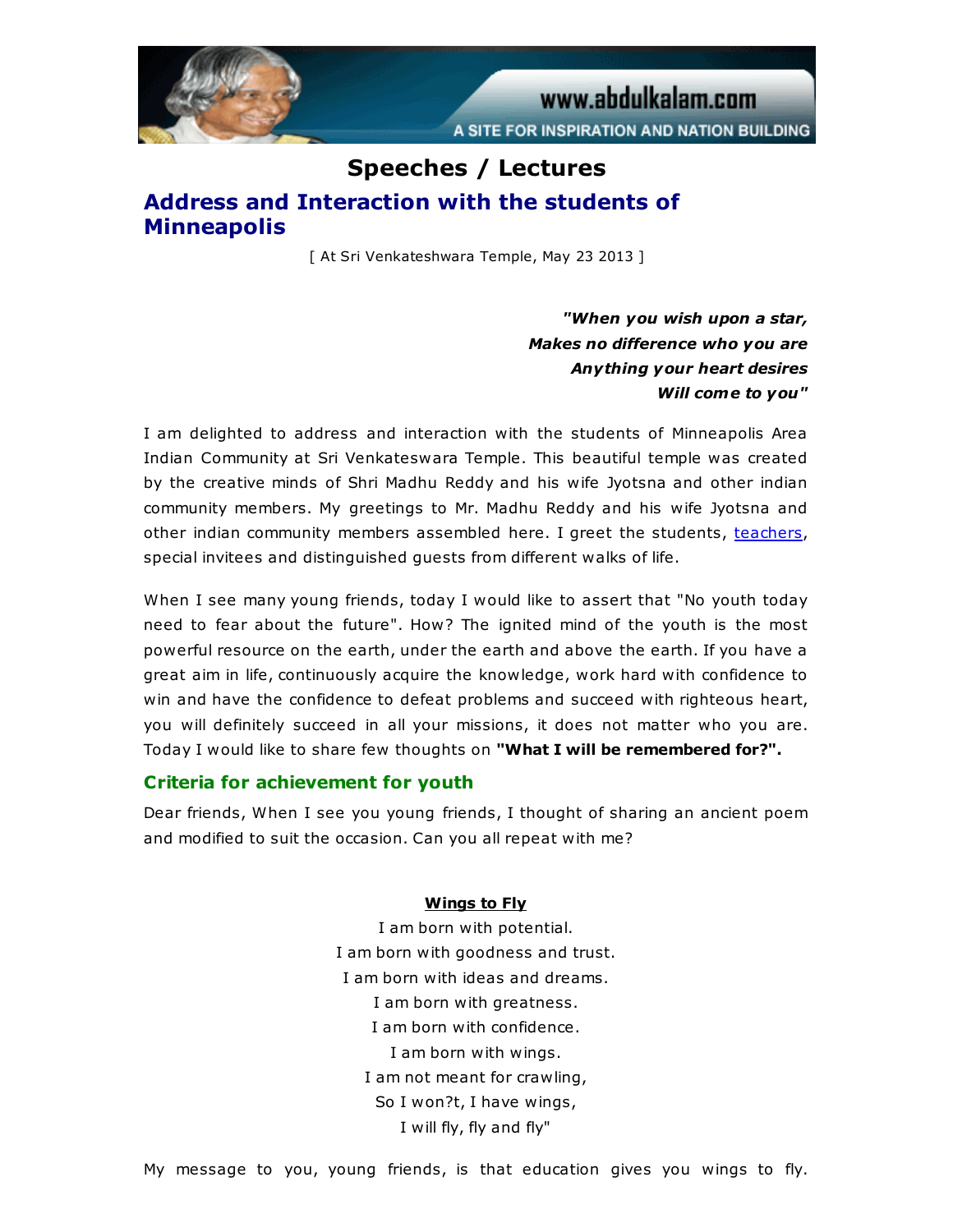Achievement comes out of fire in our sub-conscious mind that "I will win". So, each one of you assembled here and elsewhere, will have "Wings of Fire". The Wing of Fire will indeed lead to knowledge which will make you to fly as a Doctor, or an Engineer, or a scientist, or a [teacher](http://www.abdulkalam.com/kalam/jsp/print_content.jsp#), or a political leader, or a bureaucrat or a diplomat or anything you want to be.

How does achievement come? There are four proven steps; having an aim in life before 20 years of age, acquiring knowledge continuously, hard work towards the aim and perseverance to defeat the problem and succeed. Now you know, how the unique personalities got evolved and also you realize how to transform yourself into unique you. And above all, what you need a will [power](http://www.abdulkalam.com/kalam/jsp/print_content.jsp#) and confidence, that you can achieve great deeds.

## Can you transform "Unique You"

Nine achievers: Dear friends, Look up, what do you see, the light, the electric [bulbs](http://www.abdulkalam.com/kalam/jsp/print_content.jsp#). Immediately, our thoughts go to the inventor Thomas Alva Edison, for his unique contribution towards the invention of electric bulb and his electrical lighting system.

When you hear the sound of aeroplane going over your house, whom do you think of? Wright Brothers proved that man could fly, of-course at heavy risk and cost.

Whom does the telephone remind you of? Of course, **Alexander Graham Bell.** 

When everybody considered a sea travel as an experience or a voyage, a unique person questioned during his sea travel from United Kingdom to India. He was pondering on why the horizon where the sky and sea meet looks blue? His research resulted in the phenomena of scattering of light. Of course, Sir CV Raman was awarded Nobel [Prize](http://www.abdulkalam.com/kalam/jsp/print_content.jsp#).

Do you know an Indian Mathematician who did not have formal higher education but had inexhaustible spirit and love for mathematics which took him to contribute to the treasure houses of mathematical research ? some of which are still under serious study and engaging all-available world mathematicians? efforts to establish formal proofs? He was a unique Indian genius who could melt the heart of the most hardened and outstanding Cambridge mathematician Prof G H Hardy. In fact, it is not an exaggeration to say that it was Prof. Hardy who discovered a great mathematician for the world. This mathematician was of-course **Srinivasa** Ramanujan for whom every number was a divine manifestation.

Do you know the scientist who is famous for Chandra Limit which describes the maximum mass  $(\sim 1.44$  solar masses) of a white dwarf star, or equivalently, the minimum mass for which a star will ultimately collapse into a neutron star to black hole following a supernova. Two of his students got the Nobel Prize before him. It is of-course the famous Nobel Laureate Chandrasekhar Subrmaniam.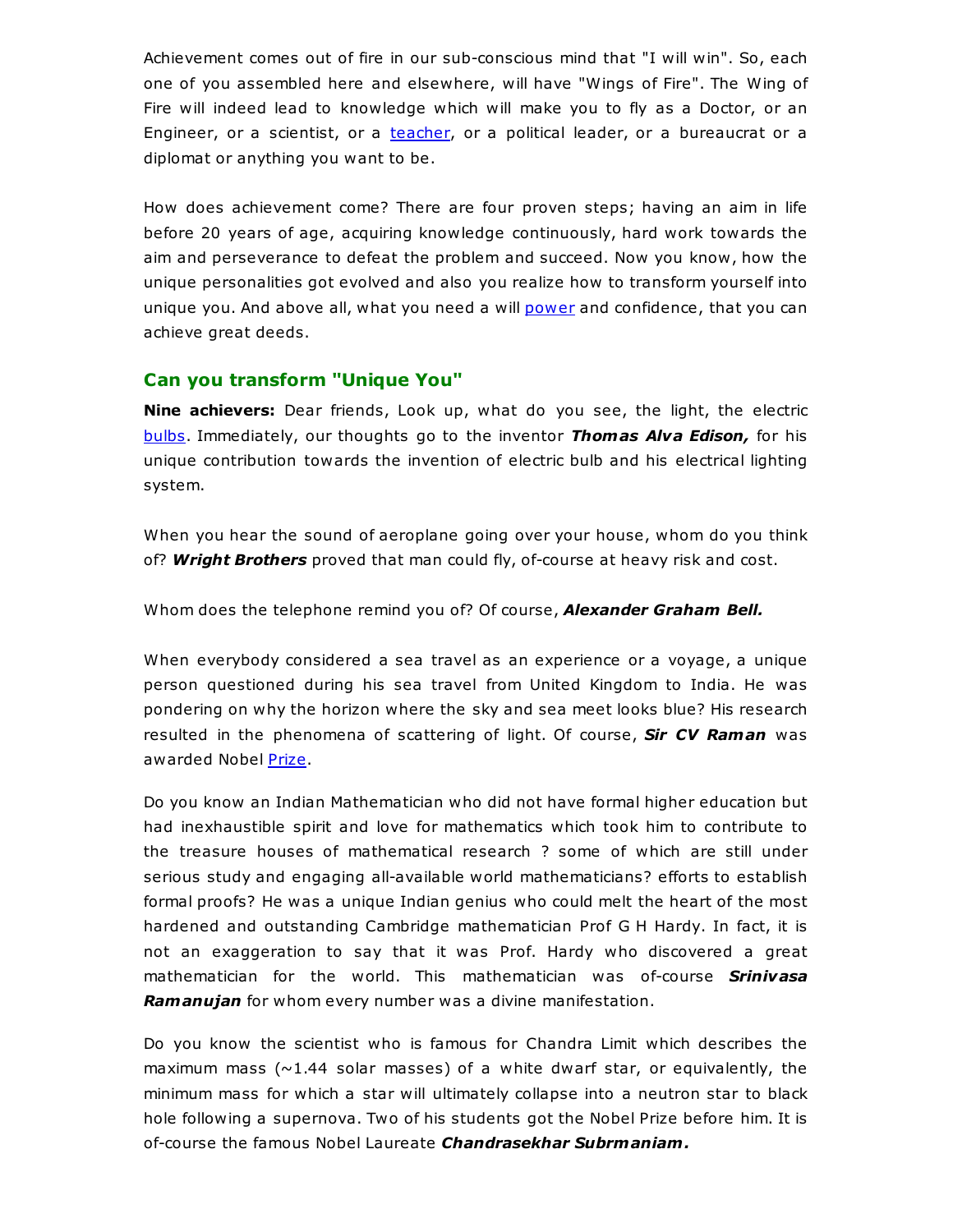Friends, there was a great scientific lady who is known for discovering Radium. She won not one, but two Nobel Prizes, one for physics and another for chemistry. Who is she? She is **Madam Curie.** Madam Curie discovered radium and she was doing research on the effect of radiation on human system. The same radiation which she discovered, affected her and she sacrificed her life for removing the pain of human life.

Do you know about a great human being with a spirit of service, who also won a Nobel Prize for her contributions? She said and practiced, "Give, give and give, until it hurts". She is **Mother Teresa.** 

When I described to you young friends, these historical eight events, you all jumped. The scientist, technologist and great human being, who created the event, are unique personalities. Young friends, can you join such unique performers of scientific history? Yes, you can. Definitely, you can. Let us study together, how it can be made possible?

Friends, I have, so far, met 13 million youth in a decade?s time. I learnt, "every youth wants to be unique, that is, YOU! But the world all around you, is doing its best, day and night, to make you just "everybody else". At home, dear young friends, you are asked by your parents to be like neighbours? children for scoring good marks. When you go to school, your teacher says "why not you become like the first five rankers in the class". Wherever you go, they are saying "you have to be somebody else or everybody else". Now, dear young friends, how many of you would like to be unique yourself.

The challenge, my young friends, is that you have to fight the hardest battle, which any human being can ever imagine to fight; and never stop fighting until you arrive at your destined place, that is, a UNIQUE YOU! Friends what will be your tools to fight this battle, what are they: have a great aim in life, continuously acquire the knowledge, work hard and persevere to realize the great achievement.

Now dear friends, how many of you feel confident that you will and will become an unique personality in your specialization and a great national leader with ethics. Let me share with you three experiences, that will lead you to think with confidence, act with confidence and succeed with confidence.

## How to make impossible possible?

Dear students, it is said, "History has proven that those who dare to imagine the impossible are the ones who break all human limitations. In every field of human endeavor, whether science, medicine, sports, the arts, or technology, the names of the people who imagined the impossible and achieved are engraved in our history. By breaking the limits of their imagination, they changed the world."

Let us see a few creative minds who made impossible possible by their indomitable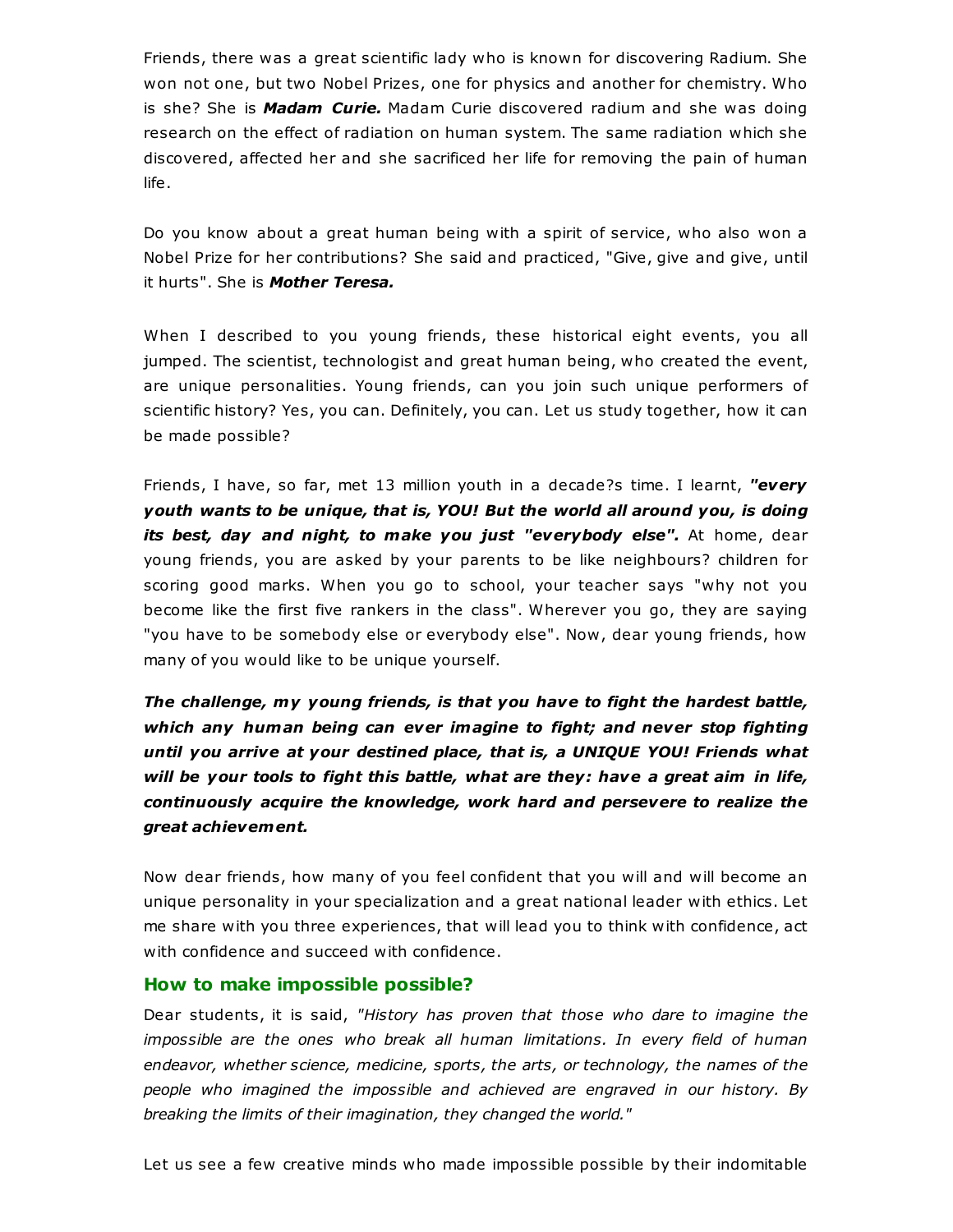spirit. Human flight is nothing but creativity of human mind and it undergoes several struggles to achieve excellence. In 1895, a great well-known scientist Lord Kelvin, who was the President of Royal Society of London said, "anything heavier than air cannot fly, and cannot be flown." Within a decade, Wright Brothers proved man could fly in 1903.

On the successful completion of Moon Mission in 1969, Von Braun, a very famous rocket designer, who built Saturn-V, to launch the capsule with astronauts and made moon walk a reality, in 1975 said "If I am authorized, I will remove the word impossible".

In ancient days, Ptolemaic astronomy is a widely used system in calculating the dynamics of various stars and planets. Assumption by then was that the earth is flat. What a scientific struggle had to take place to prove that the earth is spherical in shape orbiting around the sun. The three great astronomers Copernicus, Galileo and Kepler had to give a new dimension to the world of astronomy. Today we take it for granted that earth is a globe, orbiting around the sun, and the sun orbits in the Milky Way. All the technological advancements we have today are the outcome of scientific exploration of scientists of earlier centuries. At no time, man was beaten by problems. He strives continuously to subjugate impossibility and then succeeds.

Dear friends, what lessons do we learn from all these achievements? According to the laws of aerodynamics the bumble bee should never be able to fly. Because of the size, weight, and shape of its body in relationship to the total wing span, flying is scientifically impossible. The bumble bee, being ignorant of scientific theory, goes ahead and flies anyway. Because it wants to fly and it is flying. I would like the youth assembled here to take a lesson from these examples and work to make everything possible, because they are unique.

#### My Rameswaram School

When I see you all in such a beautiful environment, I thought of recalling my school days in British India in Rameswaram Panchayat Primary School during the period 1936-1944. This school is situated near the seashore, half built and half thatched and it was the only school in Rameswaram Island in those days. We were 400 boys and girls. I would like to narrate my experience, what I felt in my school which had an unimpressive building and scanty amenities. But I used to see an interesting scene in the school. The teachers, particularly the History & Geography and Science teachers were loved by the students, for the reason, the teacher loved their teaching and ensured the growth of every one of the 55 students in my class. My History & Geography teacher Shri Kaliswara Iyer used to say, "O my students, my teaching mission is to ensure that you children love History & Geography, so that you score good marks apart from learning with pleasure." Whereas my science teacher Shri Sivasubramania Iyer was a big attraction to all the students in the class. When the science teacher entered in the class in the morning, we saw in him the light of knowledge radiating. We saw the light of purity shining, in our teachers.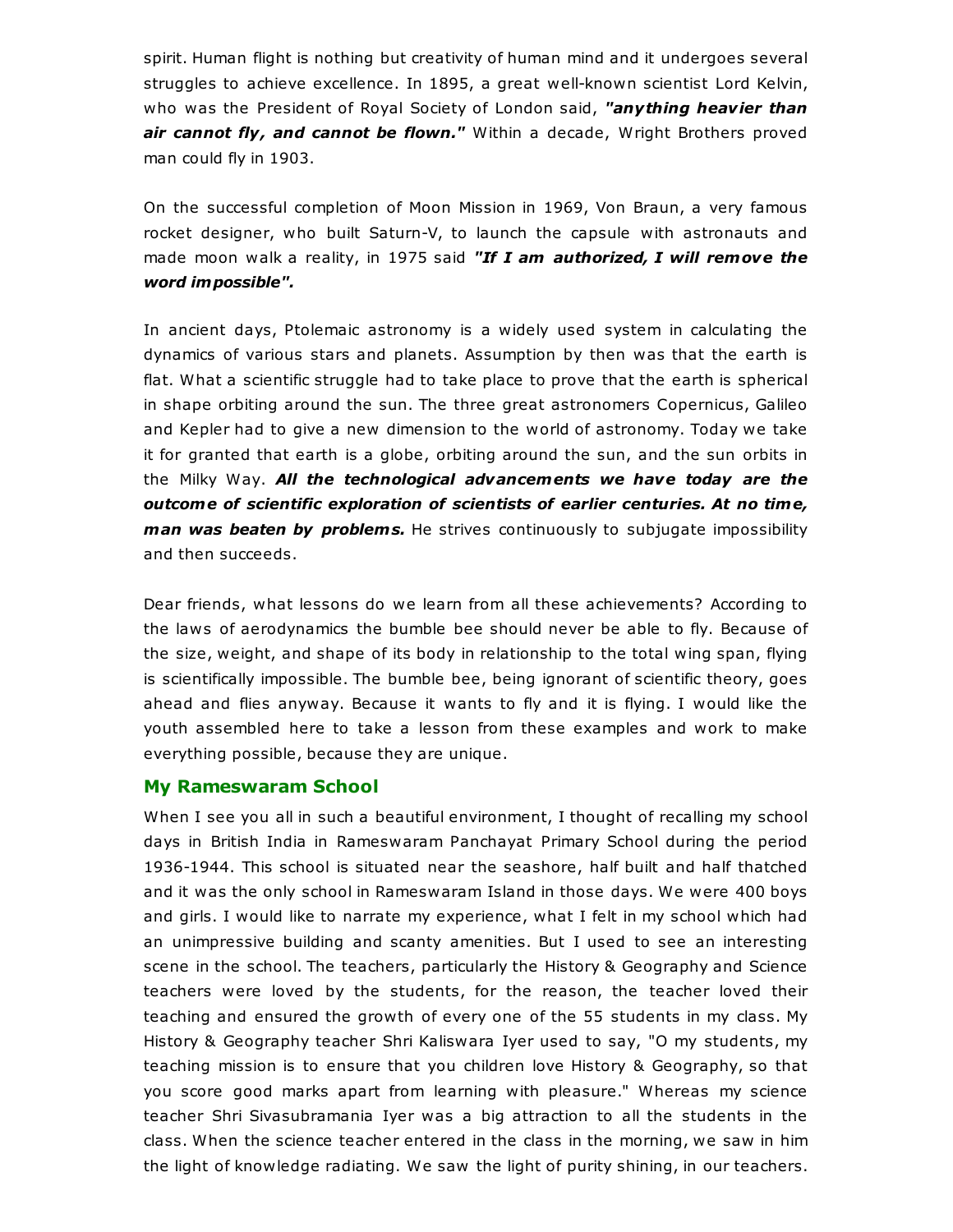We were 55 students in the 8th class. Even if one student was absent for a day, our teachers will go to the parents and enquire about the student?s welfare and the reason for his not coming to the school. If a student gets high marks, teacher will be the first person to go to our home and share the information with our parents. My school was a happy school. All the 55 of my class mates went through and completed 8th class. I don?t remember even a single drop out. The message I would like to give this audience is, it is not the great building or a great facility or great advertisements gives quality, but loveable education and great teachers do. Education cannot be a business product or system. Education at the primary level has to be delivered in an integrated way by great teachers through great syllabus and promoting affinity between the parents, students and the teachers.

### Mission in life : I can do it

Dear young friends, knowledge will empower you to undertake great missions. While entering into such type of mission in life, you need unique traits for achieving success in your missions which will require extra ordinary courage and the ability to dream big which will help overcome all obstacles. I would like to give an example of a visually challenged young boy, who was not deterred by his physical challenge.

Friends, when I was the President of India, I met the group of tribal students from Lead India 2020 movement on 28 Aug 2006. I asked all of them one question: "What you want to become?" Out of many responses, one visually challenged boy studying IX class got up. His name is Srikanth, he answered me "I will become the first visually Challenged President of India". I was very happy to see his vision and ambition. Small aim is a crime. Hence, I congratulated him to realize his vision and told him to work for realizing the vision.

Thereafter he worked hard and got 90% in Xth class and 96 % in intermediate and he set a goal to study Engineering in MIT, Boston USA. His relentless hard work not only secured seat but he got full fee waiver from MIT, Boston. Srikanth?s achievement has brought changes in many change agents of Lead India 2020 and inspired to set high vision. The training he took under the initiative of Lead India 2020 has set a high vision for him. Seeing this impact of Lead India 2020 training, Lead India 2020 movement and GE volunteers have funded Mr. Srikanth for his travel to USA. Today he is pursuing his studies at MIT, Boston. When the GE offered him a job on his completion of graduation, he told them that he would certainly come back to GE, if he couldn?t become the President of India. What a confidence that boy has amidst of difficulty and the challenges in his life by being visually challenged.

Recently, when I met the physically challenged students meet organised by Tamilnadu Govt and Lead India 2020 at Coimbatore, I had a chance to meet Mr. Srikanth and his teacher who brought him up. I found in him, he is doing 4th year in his graduation of B.S Computer Science and Management. Within these 4 years, he has started one company which produces consumer packaging items using biodegradable materials and other social initiative that he started is a skill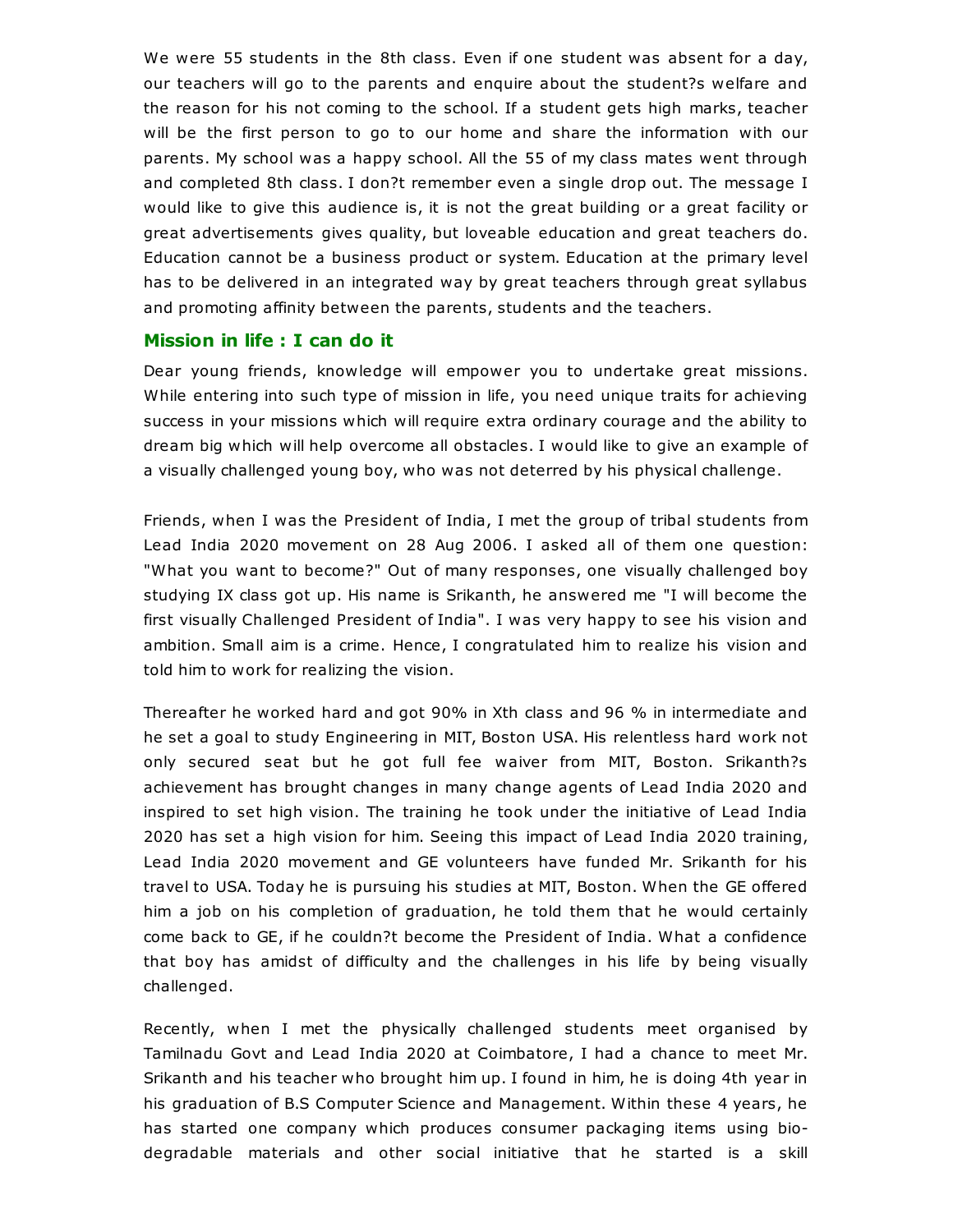development training center for the youth. He gave an extempore speech on how to overcome the disability and to have a strong mind and will power to overcome the challenges and succeed. That is the power of Lead India 2020 training for igniting the minds of the youth to achieve higher academic performance and also adopt value system in their life.

Now, let me share three incidents which I experienced many years ago in Ahmadabad and 5 years back and now.

## When can I sing a song of India?

Dear friends, the India Vision 2020 definitely inspires everyone, particularly the youth of the nation. I am experiencing this whenever I interact with the youth. I recall a situation in early 1990, when I was interacting with the youth in this city. One girl asked me "When I can sing a song of India?" The same spirit echoed everywhere during that time. But for the last 3 years, while interacting with the youth I could hear a different voice - "what can I give it to the nation?" But now, for the last few months, I have seen the transformation from the ignited minds of the youth, the spirit of "I can do it". What a great transformation which I have seen in the ignited minds of the youth and also from the experienced people of India. So the boundary conditions for development are in place. I am sure, dear friends, definitely you can become partner in the national development with the message that "I can do it", "We can do it" and "India can do it".

## Conclusion

Friends, finally I would like to ask you, what would you like to be remembered for? You have to evolve yourself and shape your life. You should write it on a page. That page may be a very important page in the book of human history. And you will be remembered for creating that one page in the history of the nation ? whether that page is the page of invention, the page of innovation or the page of discovery or the page of creating societal change or a page of removing the poverty or the page of finding new technologies in energy or astronomy. I will be happy if you could write this page and mail it to me (apj@abdulkalam.com).

With these words, I greet all the students of Minneapolis Area Indian community to achieve success in their mission of education and youth to realize their inner potential and maximize their creativity.

May God Bless you.

### Oath for the Youth

1. I will have a goal and work hard to achieve that goal. I realize that small aim is a crime.

2. I will work with integrity and succeed with integrity.

3. I will be a good member of my family, a good member of the society, a good member of the nation and a good member of the world.